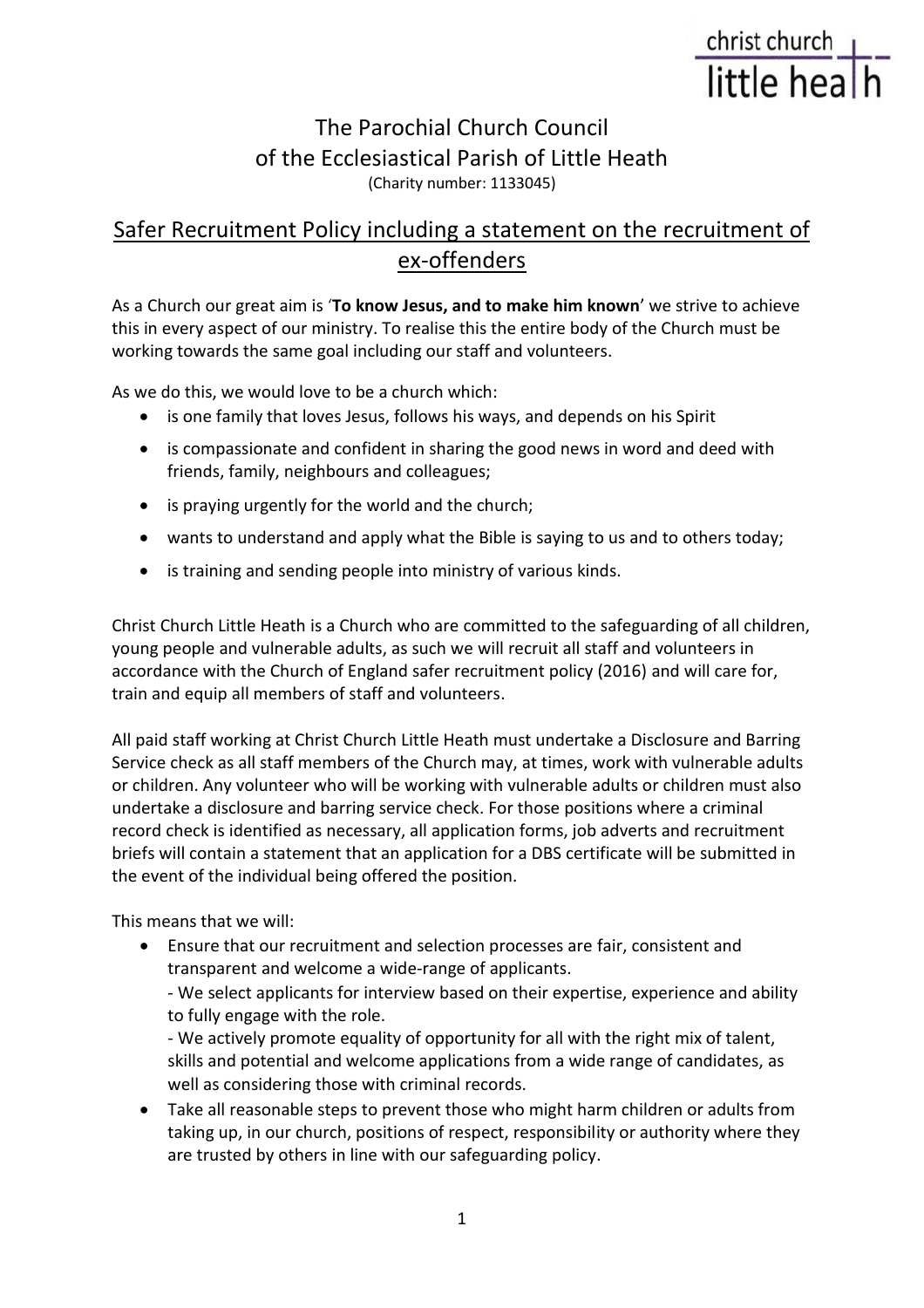- Adhere to safer recruitment legislation, guidance and standards, responding positively to changing understandings of good safer recruitment practice.
- Ensure that all paid staff and volunteers working with vulnerable children and adults will have completed the DBS disclosure as required by the Diocese of St Albans and its umbrella organisation thirtyone:eight (formerly CCPAS)

christ church<br>little hea

#### **Christ Church Little Heath Recruitment process:**

Recruitment process for Paid staff and volunteers: Please note that there will be general discussions throughout the application process and we would encourage any applicant to disclose any offences, relevant convictions or other matters relevant to the role to a member of the recruitment team.

| Application Form and Job description given | Step 1 |
|--------------------------------------------|--------|
| Two references sought                      | Step 2 |
| Interview undertaken                       | Step 3 |
| DBS applied for                            | Step 4 |
| Safeguarding training                      | Step 5 |
| Induction and Initial training given       | Step 6 |
| Renewal of DBS check at appropriate time   | Step 7 |
| Renewal of safeguarding training at        | Step 8 |
| appropriate time                           |        |

#### **Step 1**

A job or role description will be provided to all paid staff and volunteers. The job/role description will set out what tasks the applicant will be expected to do and what skills will be required of them, the job/role description will say whether the applicant will need to undertake a DBS check. Both volunteers and paid staff must fill in an application form for the role applied for. Please note it is a criminal offence for an individual who is barred from working with vulnerable groups to apply for a regulated activity and it is a criminal offence for an organisation to appoint a barred person to a regulated activity role.

- Along with the application form, where an individual is going to work or volunteer with children or vulnerable adults, they will be asked to complete a 'Confidential Declaration' which, in broad summary, asks if there is any reason why they should not be working with children and adults experiencing, or at risk of abuse or neglect. If any applicant discloses information in the Confidential Declaration, the Diocesan Safeguarding Advisor must be contacted. Should the applicant not wish to complete the Confidential Declaration, which is entirely their choice, the application must not proceed further and must be terminated.

#### **Step 2**

Two references will be taken up for paid staff and voluntary applicants. Both referees must have known you for at least two years and be able to comment on your suitability for the role.

#### **Step 3**

Every applicant, whether paid or voluntary, will undergo a face-to-face interview to assess a person's suitability for the role. This interview will include, but is not limited to, questions about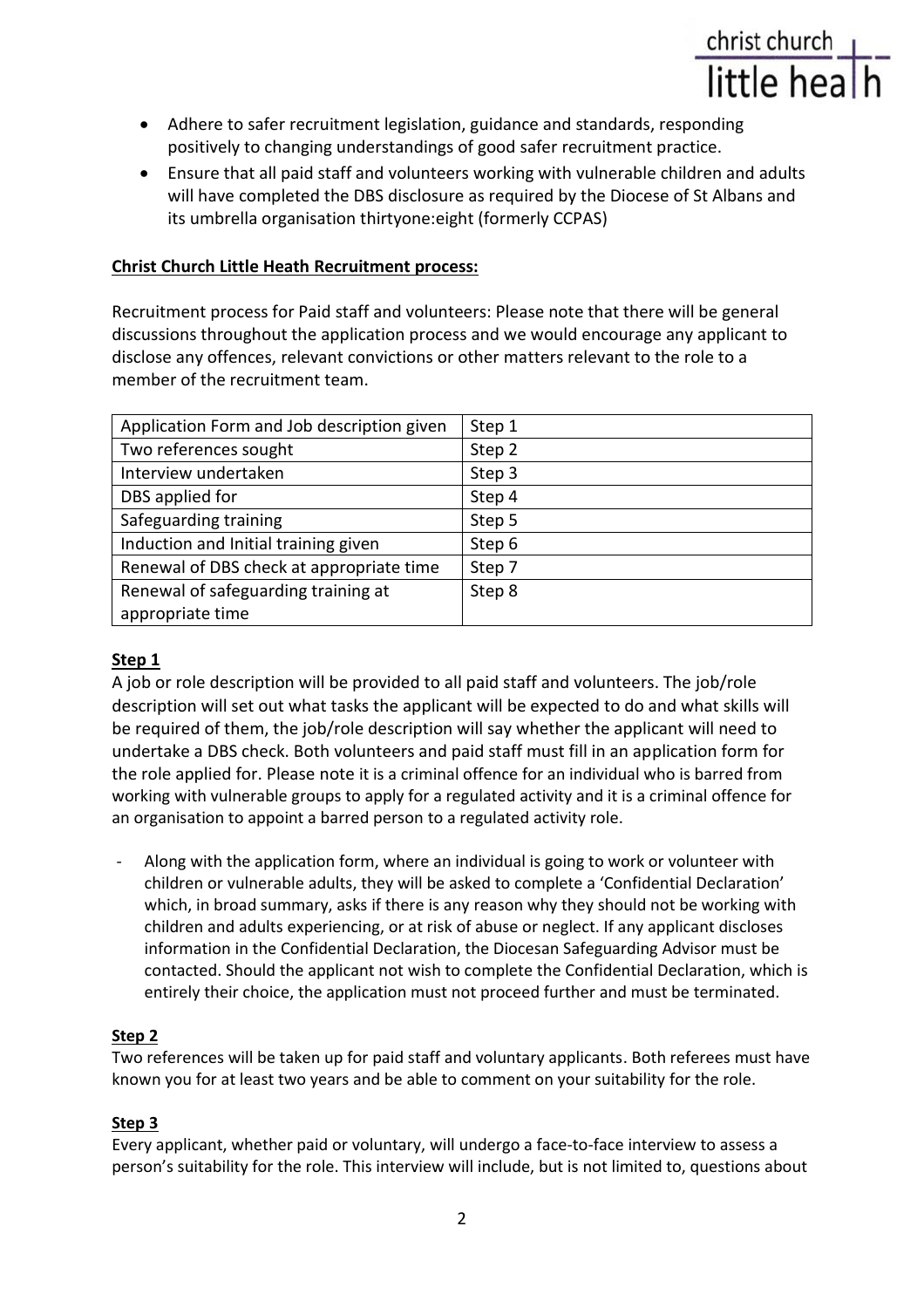your values and beliefs, reasons for wanting to work in the role and questions relating to working with children or adults experiencing, or at risk of, abuse or neglect. There will also be an opportunity at interview to disclose any offence or other matter that may affect your ability to undertake the role applied for.

christ church<br>little hea

If the recruitment team decide to appoint an individual to a paid or voluntary role, no start date will be given until the applicant has successfully cleared a DBS check, if a DBS check comes back unclear (for instance there are criminal convictions, cautions or additional information has been supplied) then the recruitment team shall refer to the Diocesan Safeguarding Advisor (Jeremy Hirst) for advice.

#### **Step 4**

An application for a criminal record check is only submitted to DBS after a thorough risk assessment has indicated that one is both proportionate and relevant to the position concerned. For those positions where a criminal record check is identified as necessary, all application forms, job adverts and job description will contain a statement that an application for a DBS certificate will be submitted in the event of the individual being offered the position. We shall make all applicants aware of the existence of the DBS code of practice, a copy of which can be made available upon request.

#### **Step 5**

Any applicant, whether paid or voluntary, working with children or vulnerable adults will need to undergo safeguarding training through the diocese. The level of safeguarding training required will be decided by role applied for.

#### **Step 6**

Any applicant who has been appointed and successfully cleared the DBS and safeguarding training will be given any training needed for the role and will go through the induction process where they will be provided copies of the relevant CCLH policies and shown where the toilets, first aid boxes and fire exits are.

#### **Step 7 and 8**

In line with Church of England safeguarding policy and best practice all paid staff and volunteers will need to renew their DBS checks every five years and safeguarding training every three years.

All roles are subject to ongoing training and review. All applicants will be told who their line manager/leader will be and will be provided with appropriate support and guidance.

### Statement on the recruitment of ex-offenders

Christ Church Little Heath agrees with the Church of England practice guidance on safer recruitment statement that all "Applicants for paid and volunteer positions must be clear about how they will be treated if they are ex-offenders."

This policy statement aims to make clear the recruitment process (as set out earlier in this policy) for paid staff and volunteers including the treatment of ex-offenders. This statement shall be made available to any applicant at the start of the recruitment process upon request.